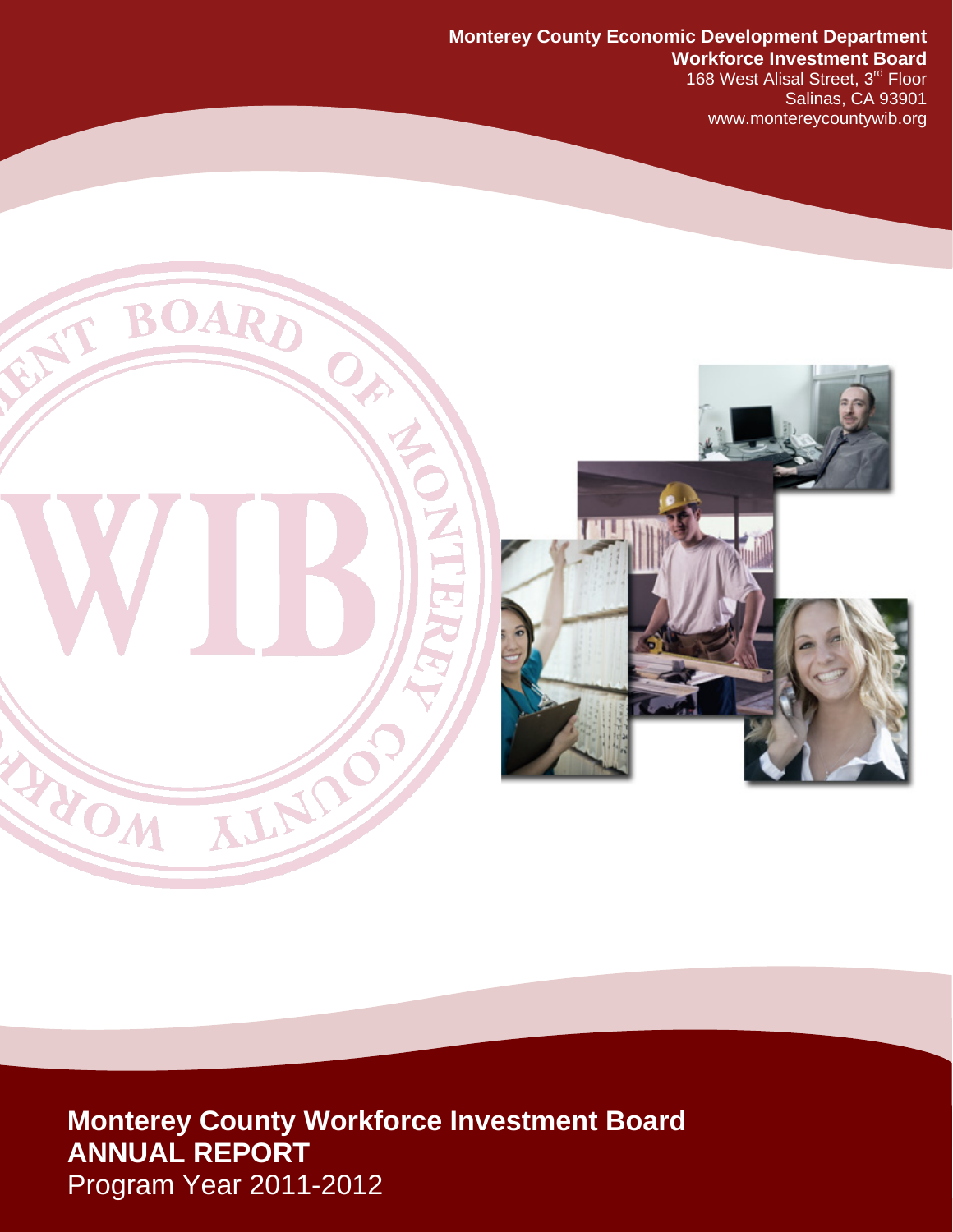# **Monterey County Workforce Investment Board Annual Report**

## **TABLE OF CONTENTS**

| Adult and Dislocated Worker Program10      |
|--------------------------------------------|
|                                            |
| Business Services and Rapid Response 12    |
|                                            |
|                                            |
| Office Locations and Contact Information17 |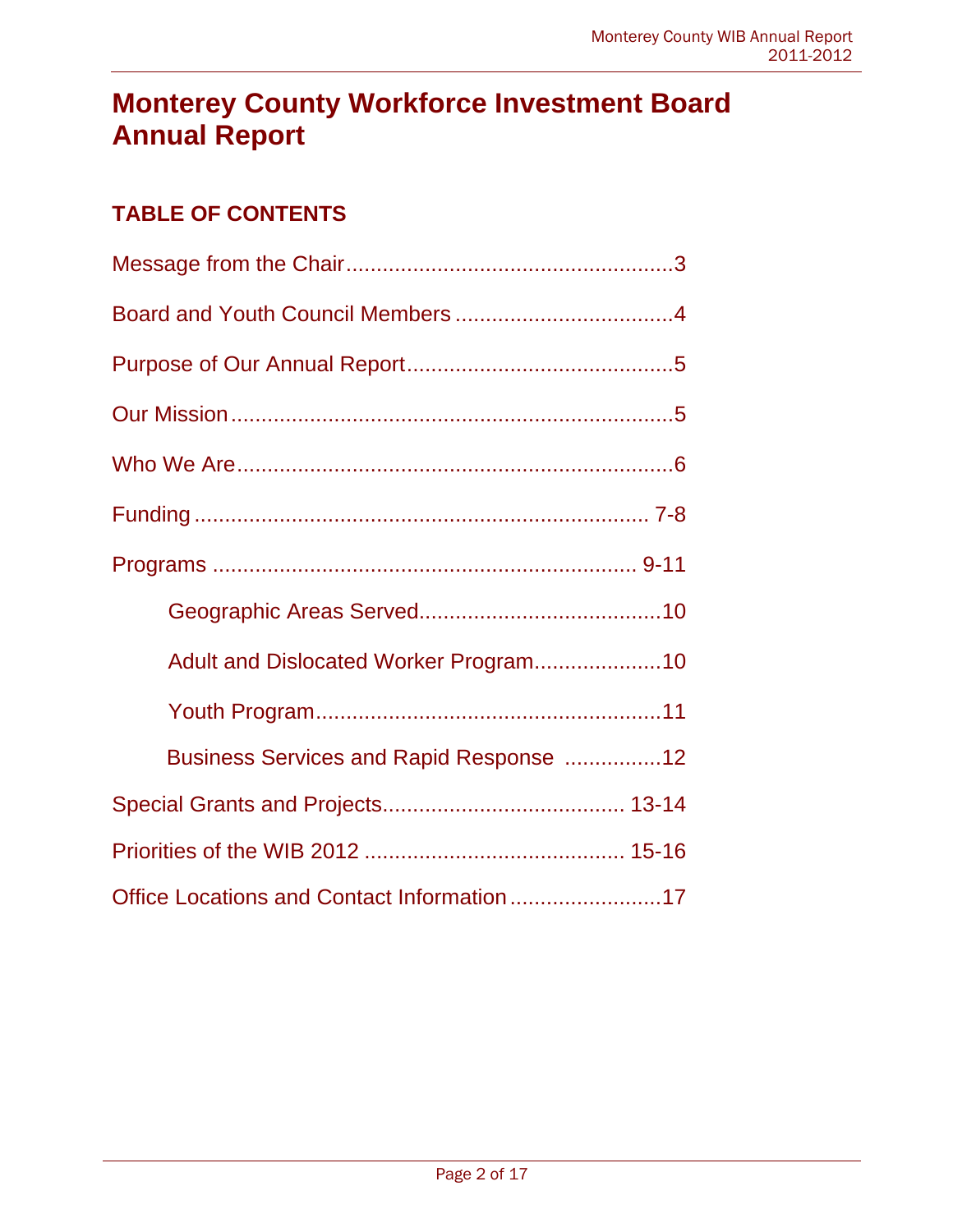# **Message from the Chair**



As Monterey County emerges from the deepest recession most of us have ever witnessed -- an economic slowdown that decimated property values while sending the unemployment roles skyrocketing, there are modest successes to report and cautionary tales to be heeded.

Over the last 12 months, the Monterey County Workforce Investment Board (WIB), along with its Youth Council and partners, has continued to offer individual employment plans, classroom and on-the-job training to local unemployed young people and adults while the system has seen the steady decline in its funding allocation. The irony that is certainly not unique to the workforce system is that while the need has never been greater, the funds available to perform the job continue to shrink. In Program Year (PY) 2009- 10 the WIB budget was over \$15M, while this past year it was \$7.6M and still, the economic conditions for many people in the county are improving.

At present, Monterey County's unemployment has seen a decline compared to rates over 10% in PY2011-12. Labor market data also shows that job growth in California is outpacing the national average, but as the recession was both broader and deeper in the Golden State, there is still much improvement needed. Across Monterey County, many private sector industries are increasing their hiring while most public sector agencies and municipalities have finished trimming their ranks. Yet, in January (2013) the county's labor market will take its biggest hit in the last three years as Capital One begins laying off 782 employees at its Salinas facility.

The silver lining on this dark cloud is that the Capital One case has provided an opportunity for the workforce development partners in Monterey County to provide the much needed services while collaborating on their shared vision and resources to help the affected employees get job training and educational assistance so they can stay off the unemployment lines.

Monterey County WIB ends PY 2011-12 well positioned to tackle this Capital One challenge since it has been a leader in the three major policy directives that have recently become the focus of national and statewide workforce programs:

- Working Collaboratively: as our WIB has done so with our adult and youth providers and have proven to make their limited resources go farther.
- Work Regionally: Monterey County WIB has been at the leading edge of the Obama Administration directive to work across political boundaries and has led the five-county consortium of Central Coast WIBs in regional grant projects.
- Work from a Business Focus: Monterey County WIB has worked through the administrative processes to locate the WIB in the recently created Economic Development Department within the county's Administrative office. In addition, the WIB recently launched a Business Services Committee. This new committee of the Board will engage private sector leaders to better take advantage of the workforce development services provided in Monterey County.

The Monterey County WIB finds itself well positioned to continue to provide valuable assistance and training to the people of this county.

Thank you for your interest and I hope you will find that your time spent reading this annual report proves informative and valuable.

> **ERIK CUSHMAN** Chair, Monterey County Workforce Investment Board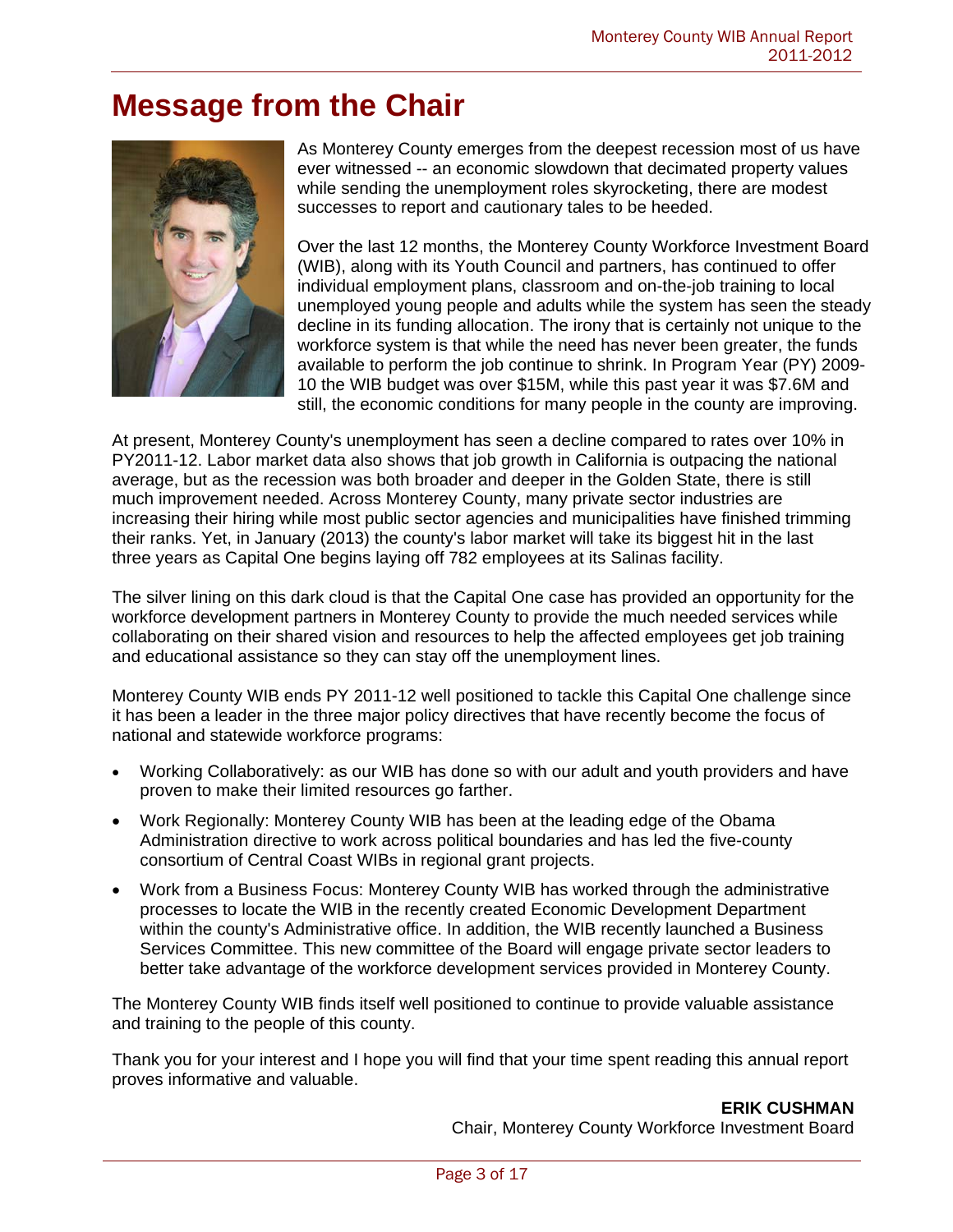## **Board Members**

### **C** Indicates Executive Board Member

**Anthony Aniello**  *AJ Associates*

**David Bernahl**  *Pacific Tweed*

**Wendy Brickman** *Brickman Marketing*

**Diana Carrillo**  *Center for Employment Training* 

**Maria Castillo**  *Monterey Bay Central Labor Council*

**Robert Chamberlain**  *Monterey Technologies, Inc.*

**Erik Cushman**  *Monterey County Weekly* 

**Al Davis**  *National Assoc. for the Adv. of Colored People*

**Rick Deraiche**  *Employment Development Department*

**David Dwyer**  *California Department of Rehabilitation*

**Doug Garrison**  *Monterey Peninsula College*

**Richard Gillis**  *Energy Alternative Solutions, Inc.*

**Scott Grover**  BoundWord Inc dba Art f/x **Greetings** 

**Hunter Harvath** *Monterey-Salinas Transit*

**Neal Heckman**  *Palace Office Interiors* 

**Phoebe Helm**  *Hartnell College*

**Cesar Lara**  *Monterey Bay Central Labor Council*

**Mary Ann Leffel**  *Veritas Associates, LLC* **Steve MacArthur** *Plumbers & Steamfitters Local 62*

**Maggie Melone-Echiburu**  *Clinica de Salud del Valle de Salinas*

**Salvador Munoz**  *Munoz and Associates*

**Lupe Palacio**  *Candelaria American Indian Council*

**Dave Potter**  *5th District Supervisor, County of Monterey*

**Judith Profeta**  *Alain Pinel Realtors*

**Elliott Robinson** *Dept. of Social and Employment Services*

**Ralph Rubio**  *Carpenters Local 605*

**Ken Scherpinski** *Int'l Brotherhood of Electrical Workers Local 234* **Kimberly Schnader**  *Carmel Valley Ranch*

**Lawrence Silva**  *Tanimura & Antle Fresh Foods, Inc.*

**Teresa Sullivan**  *Alliance on Aging*

**Brian Turlington**  *Fenton & Keller*

**Mark Verbonich**  *Pebble Beach Company*

**Robert Weakley**  *Coastal Luxury Management*

**Joanne Webster**  *Community Hospital of the Monterey Peninsula*

**Andrea Zeller-Nield**  *CSUMB Small Business Development Center*

# **Youth Council Members**

**Vivian Brennand**  *Monterey County Housing Authority*

**Pamela Brown**  *Monterey County Public Defenders Office*

**Diana Carrillo**  C*enter for Employment Training*

**Patricia Carter**  *WIA Eligible Youth Parent*

**Maria Castillo**  *Monterey Bay Central Labor Council*

**Robert Chamberlain**  *Monterey Technologies, Inc.*

**Mark Gonzalez**  *Northern California Cement Masons*

**Hunter Harvath**  *Monterey-Salinas Transit*

**Ann Kilty**  *Monterey Peninsula Unified School District* **Salvador Munoz**  *Munoz and Associates*

**Ginger Pierce**  *County of Monterey Children & Family Services*

**Tina Rosa**  *Seaside Police Activities League*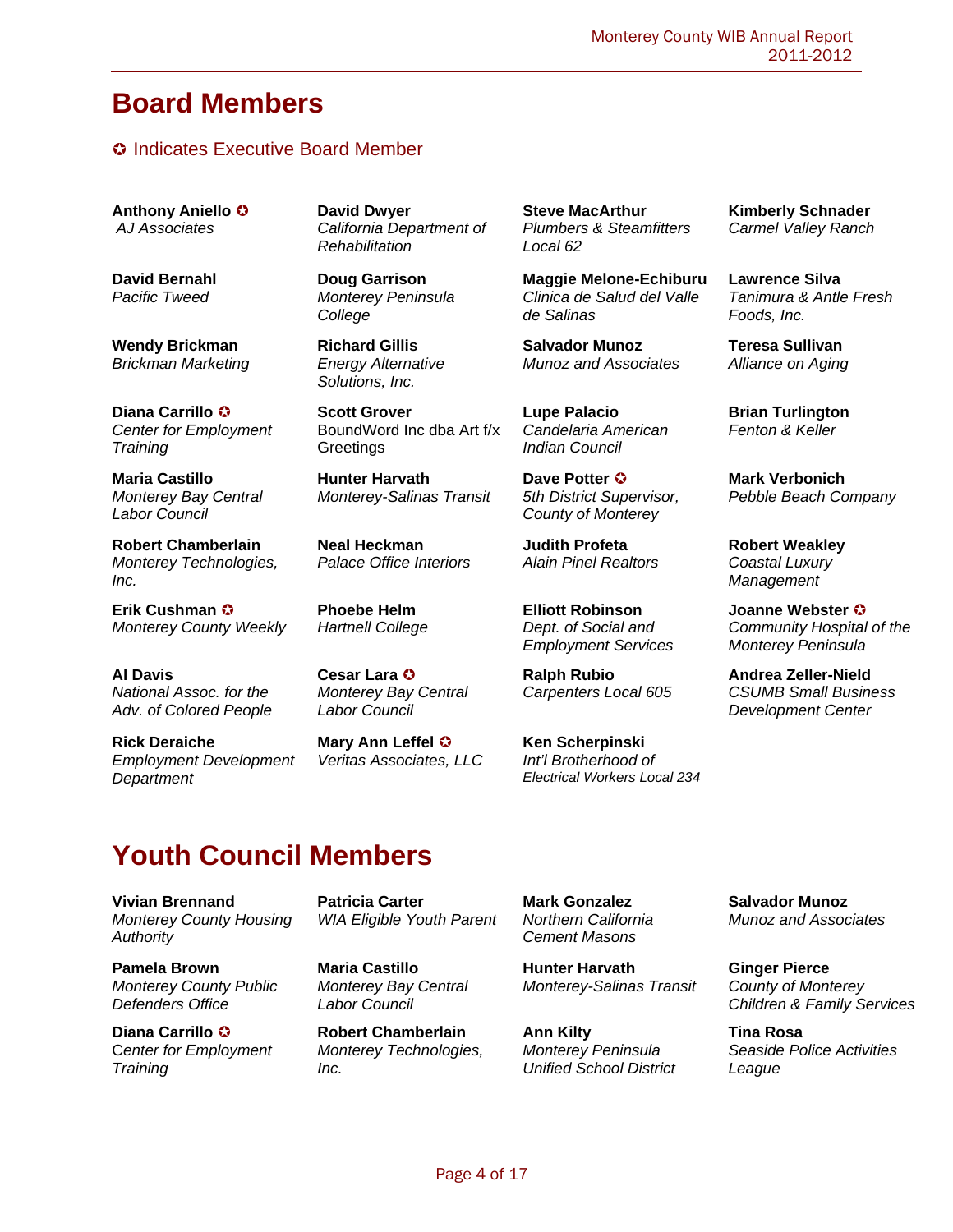## **Purpose of Our Annual Report**

The Monterey County Workforce Investment Board is pleased to present our Annual Report for the program period of **July 1, 2011** through **June 30, 2012** on workforce development and the Monterey County One-Stop Delivery System. This report highlights the outcomes of services provided by the One-Stop System of Adult, Dislocated Worker, Youth, Business Services and Rapid Response programs, which are predominately funded by Federal Workforce Investment Act (WIA) Title I funds.

The report also highlights accomplishments and continued progress of major priorities from the WIB's 2012 Strategic Plan. It's anticipated that the strategic planning priorities will continue to be instrumental in addressing the future job training and placement needs of the Monterey County workforce.

## **Our Mission**

"The purpose of the Workforce Investment Board shall be to provide strategic planning, policy development, oversight and evaluation of the local workforce investment system;

The Workforce Investment Board shall provide leadership to support the best practices of the public and private sectors to create a demand driven, dynamic, efficient and effective Workforce Investment Board;

The Workforce Investment Board shall develop innovative models that effectively acquire and leverage alternative funding sources to offer access to all services;

The Workforce Investment Board shall contribute to a healthy economy that is filled with jobs that are built with integrity and offer positive experiences by empowering the community members and businesses with the knowledge and skills to be successful."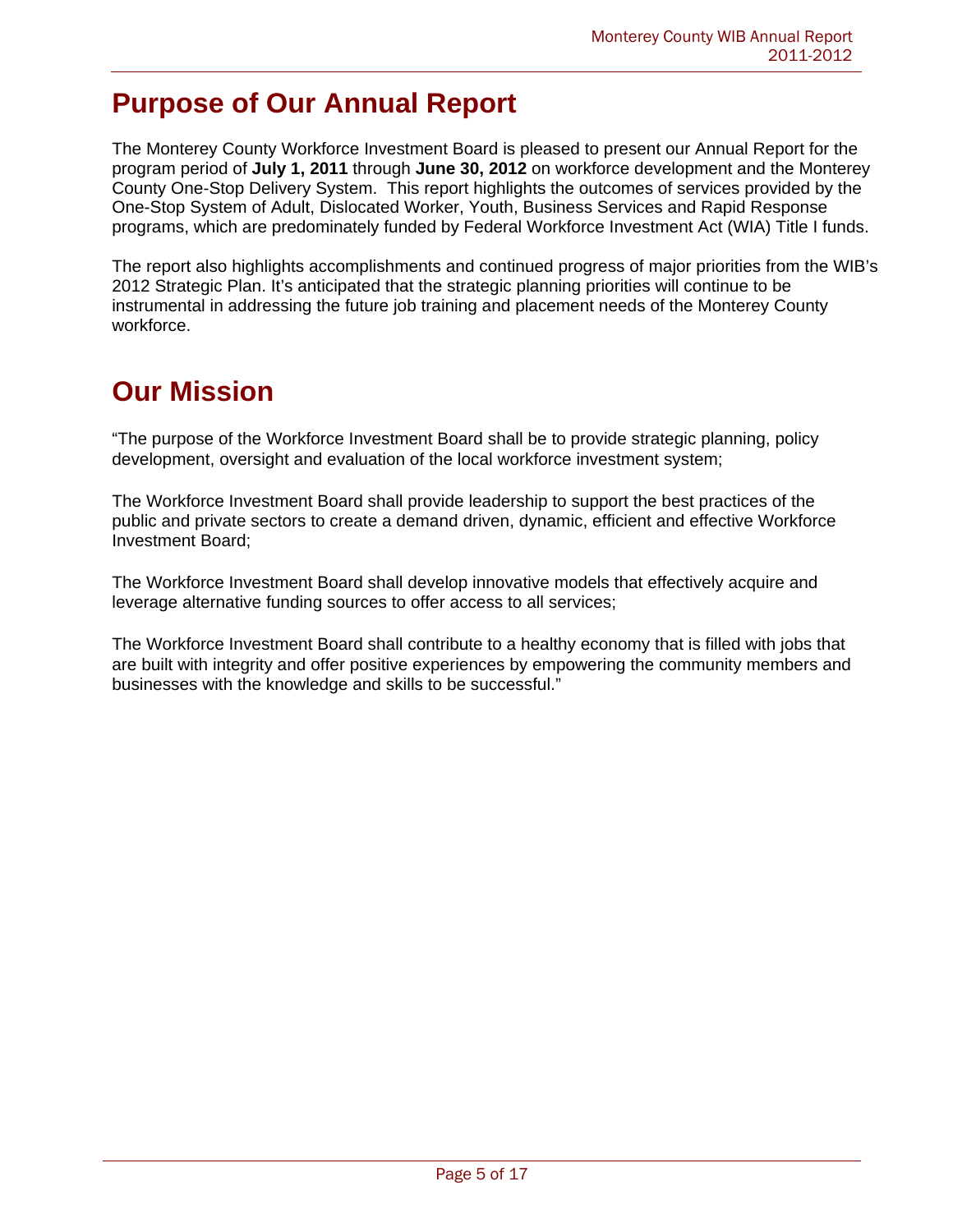## **Who We Are**

With funding through the Federal Workforce Investment Act (WIA), the Monterey County Economic Development Department oversees programs under the direction of the Workforce Investment Board (WIB).

The WIB is a policy making body charged with overseeing the allocation of WIA Title I public funds, an annual budget of \$7 million. WIB members are appointed by the Monterey County Board of Supervisors from the leadership ranks of education, economic development, community based organizations, One-Stop partners, organized labor and a majority of business.

The overall goal of the WIA is to increase employment, earnings, retention and skills attainment of participants and in doing so, make for a more qualified, ready and available local and regional workforce.

The WIB oversees Adult, Dislocated Worker, Youth, and Rapid Response Programs that operate under the Monterey County One-Stop Delivery System, to include the primary WIA service provider, the Office for Employment Training (OET), a division of the Department of Social and Employment Services as well as two adult program providers Shoreline Workforce Development Services (Shoreline) and Turning Point of Central California (Turning Point) and two youth program providers, Santa Cruz County Office of Education (*Sueños*) and Turning Point, all of which are funded in Program Year 2011-12.

Employment services offered by these providers include career planning and counseling, job search and placement assistance, skills and aptitude assessment and testing and occupational training services. Customers also have access to trained staff; free computers with internet capability, as well as information on community based services and resources and printed materials to help them search for a job.

Employers benefit from an array of business services, including: recruitment and applicant screening, a pool of potential job candidates, tax credit and incentive information and access to labor

market information. Rapid Response assistance is also available to employers and their workforce that may be impacted by downsizing or a company closure.

As more job seekers receive services and training to find in-demand jobs, the county and region can benefit from higher earnings, decreased unemployment rates and decreased utilization of unemployment insurance and other government subsidies.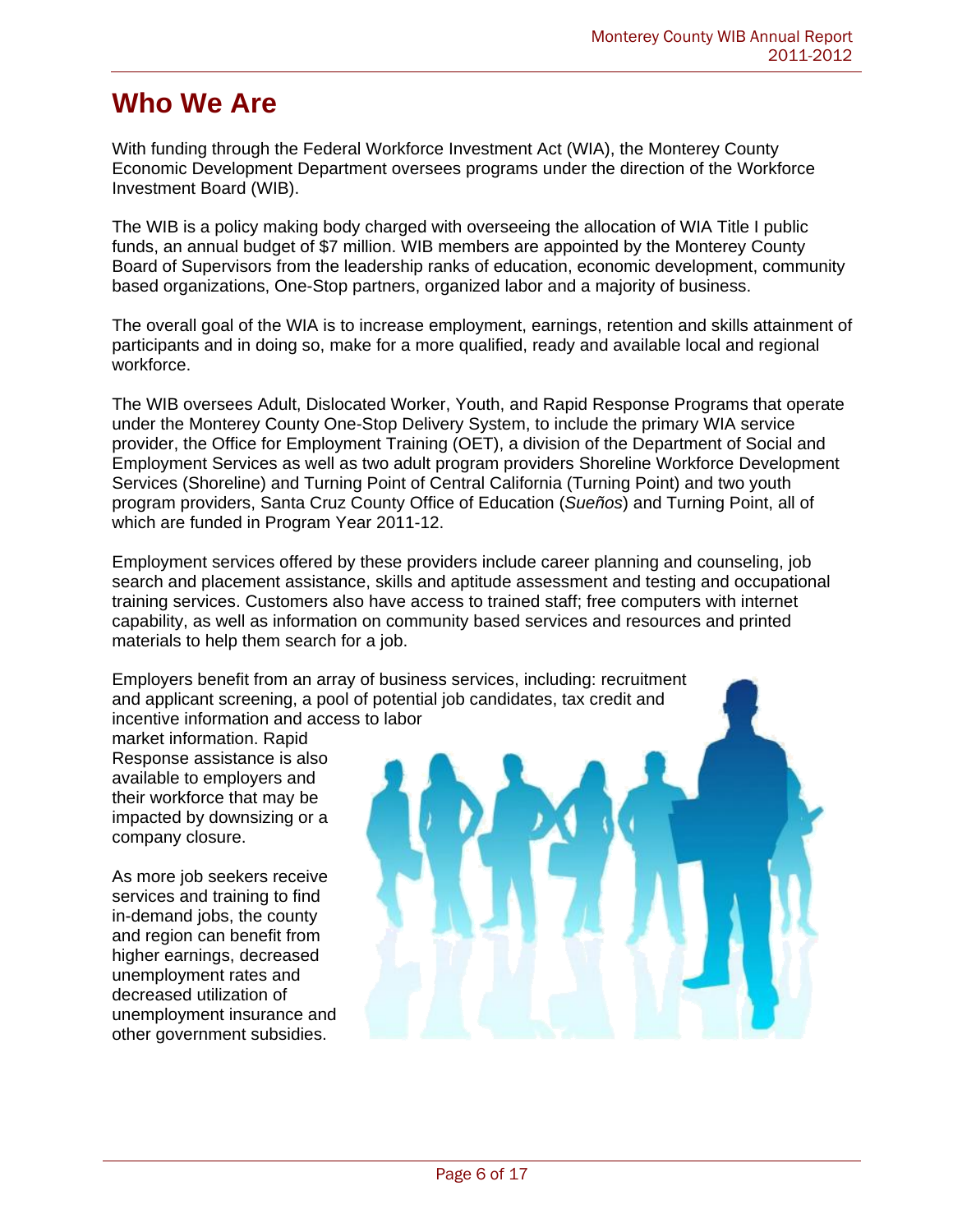# **Funding**

Over the last four years, the Monterey County WIB has received an average of \$7 million in WIA and special project grant funds for providers in the One-Stop Delivery System.

In Program Year (PY) 2011-12, the total amount of WIA Adult, Dislocated Worker, Youth and Rapid Response formula funds amounted to over \$6.6 million, which includes \$850,542 in carry-in funds from the previous program year. In addition to WIA formula funds, the WIB and its partners applied for and received over \$450,000 in competitive and special grant funds, received \$9,117 in incentive grant funds for exemplary performance and in partnership with the Department of Social and Employment Services, received \$469,646 to provide employment and training services. The total available funds for PY 2011-12 were **\$7,612,926**.

| <b>PROGRAM REVENUE</b>                               | PY 2011-12  |
|------------------------------------------------------|-------------|
| <b>WIA ADULT</b>                                     | \$2,021,123 |
| <b>WIA DISLOCATED WORKER</b>                         | \$2,161,232 |
| <b>WIA YOUTH</b>                                     | \$2,089,290 |
| <b>WIA RAPID RESPONSE</b>                            | \$408,896   |
| <b>WIA FORMULA FUNDS TOTAL</b>                       | \$6,680,541 |
| NATIONAL EMERGENCY GRANT (NEG) MULTI SECTOR GRANT    | \$158,634   |
| NATIONAL EMERGENCY GRANT (NEG) ON-THE-JOB TRAINING   | \$240,512   |
| <b>NEW START</b>                                     | \$54,476    |
| <b>COMPETITIVE GRANTS &amp; PROJECTS FUNDS TOTAL</b> | \$453,622   |
| EXEMPLARY PERFORMANCE INCENTIVES                     | \$9,117     |
| <b>INCENTIVES FUNDS TOTAL</b>                        | \$9,117     |
| AB109 PUBLIC SAFETY REALIGNMENT                      | \$235,333   |
| <b>WORKFORCE SOLUTIONS</b>                           | \$234,313   |
| <b>NON-WIA FUNDS TOTAL</b>                           | \$469,646   |
| <b>TOTAL FUNDING</b>                                 | \$7,612,926 |

The graph below shows a five year funding trend for all WIA and special grant projects from PY 2008-09 through PY 2012-13. The graph indicates a 2% increase in funding from PY 2008-09 to PY 2009-10 and a **22% average decrease** in total funding from PY 2010-11 to PY 2012-13.

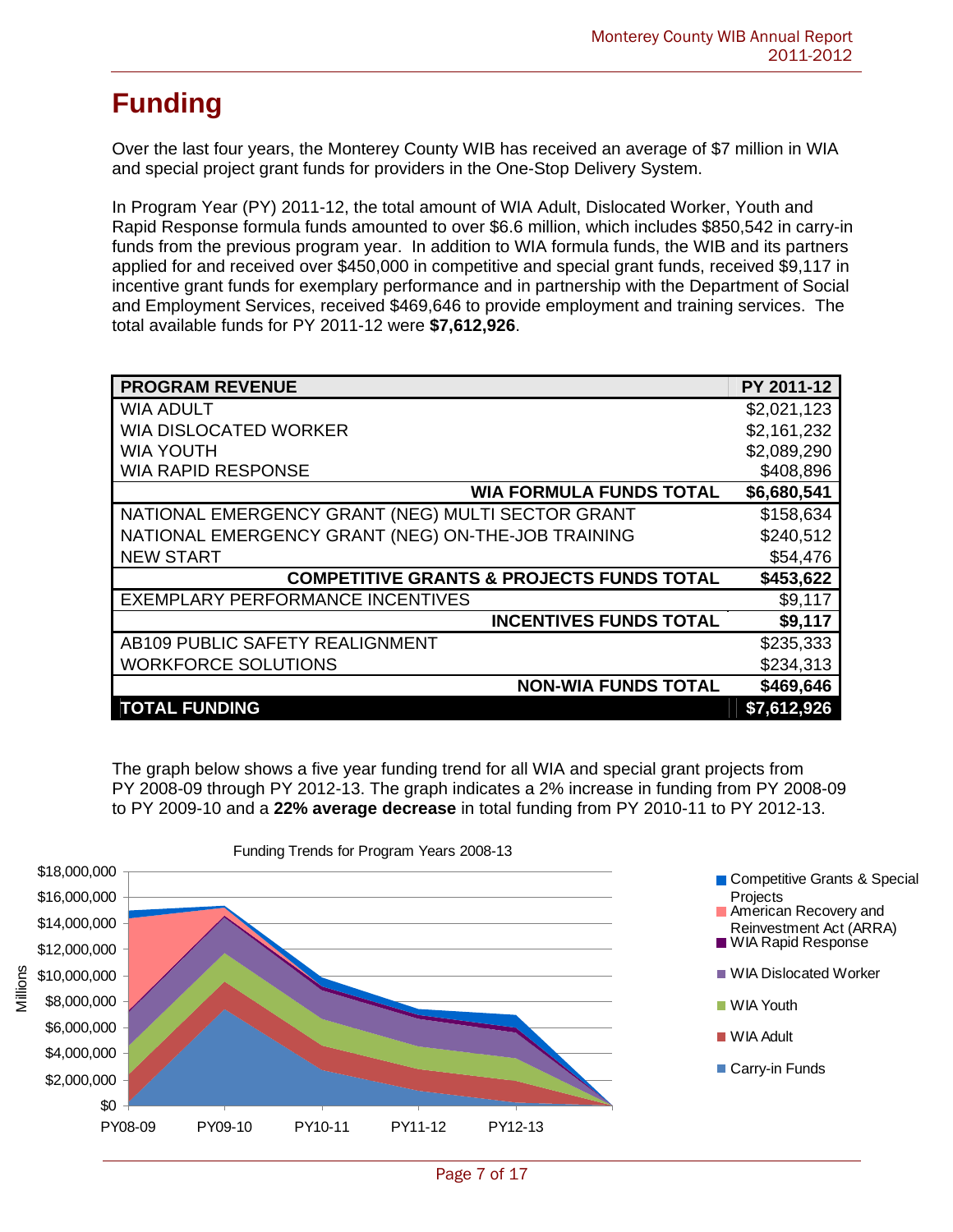# **Funding**

The graph below shows a breakdown of classroom, on-the-job training and work experience funding; core and intensive services, and operating and administrative costs for all WIA Adult, Youth and Dislocated Worker programs throughout the One-Stop Delivery System.



#### **Funding Breakdown by Service**

- 1. **Admin** includes cost associated with overall management and administration of the local workforce investment system.
- 2. **Operations** includes cost associated with services and supplies, equipment, facilities, etc.
- 3. **Core Services** self and staff assisted participant services to include outreach, workshops and access to job search tools, job placement assistance, and labor market information.
- 4. **Intensive Services** staff assisted participant services to include comprehensive assessments, one-on-one counseling, career counseling and planning and other staffassisted help.
- 5. **Training Services**  participant services to include occupational and basic skills training through qualified training providers; training is provided in the way of on-the-job training and classroom training.
- 6. **Work Experience** participant services include planned, structured learning experiences that take place in a workplace for a limited period of time and may be paid or unpaid.
- 7. **Supportive Services**  services include, but are not limited to, assistance with transportation, child care, purchase of appropriate work attire, purchase of training and work-related tools and equipment, and other needs related payments.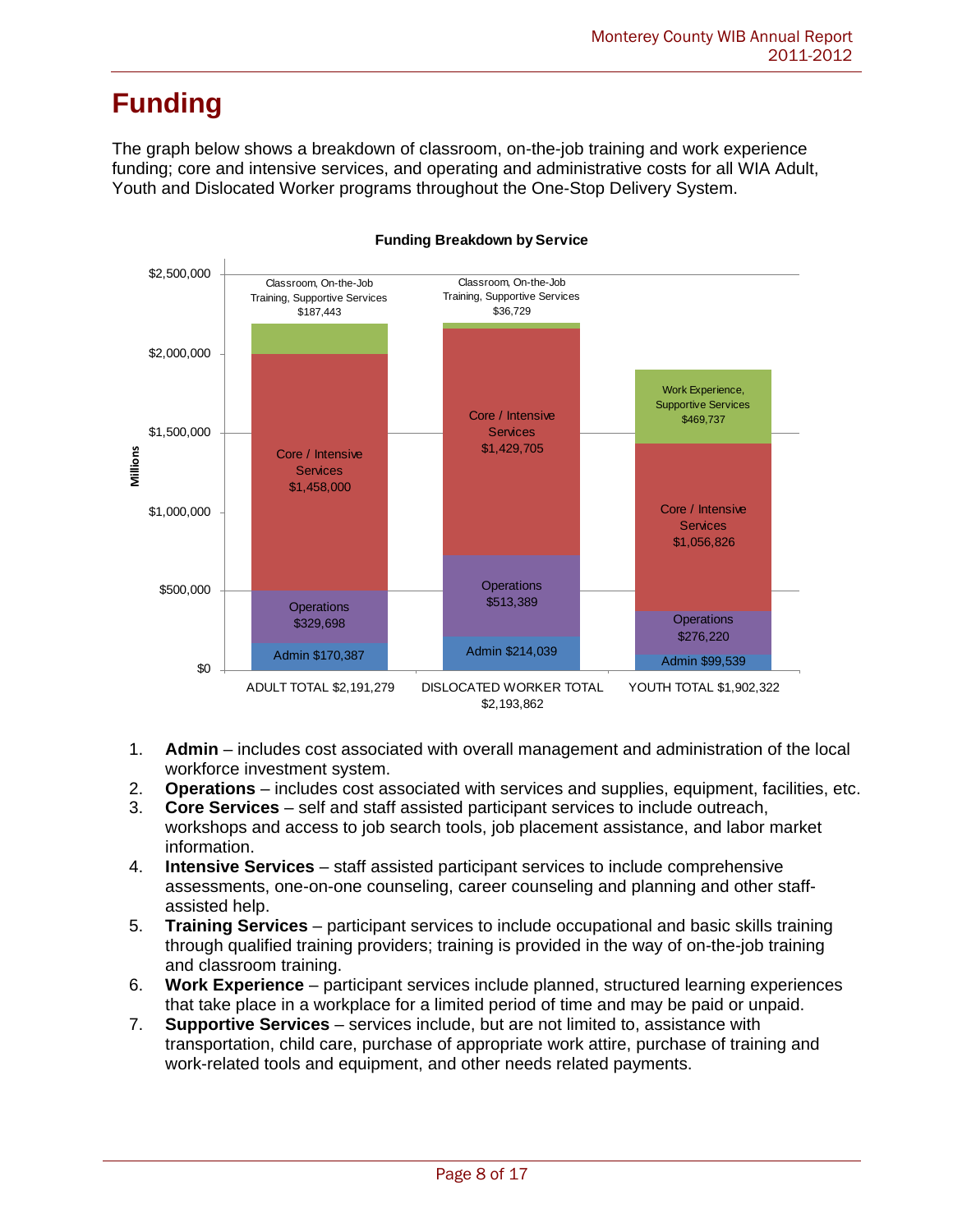High levels of unemployment continued throughout our county and region, with unemployment averaging 11.9 percent during the program year (compared to our neighbor Santa Cruz County which averaged 11.5 percent and the State which averaged 11.2 percent) and ranging from a low of 9.7 percent and reaching to a high of 15.5 percent. These levels of unemployment create a demand for employment and training services on an already impacted workforce system.



#### **Comparison of State and Local Unemployment Rates (Not Seasonally Adjusted)**

Unemployment Comparison from July 2011 through June 2012. Data Supplied by the Bureau of Labor Statistics and California Labor Market Division.

The table below summarizes all Adult, Dislocated Worker and Youth individuals who entered a WIA service provider location. The table also indicates the number of individuals who registered into a program, the total number of services provided to those individuals, the number of jobs developed and entered into the Virtual One-Stop (VOS) system and the total number of individuals who entered a job either with or without receiving on-the-job or classroom training.

| Summary                                                                 | Total    |
|-------------------------------------------------------------------------|----------|
| <b>INDIVIDUAL AND TOTAL SERVICES</b>                                    |          |
| Total number of Individuals who entered a One-Stop or Provider Location | 5,979    |
| Total number of Registered Individuals                                  | 2,805    |
| Total number of Services Provided to Individuals                        | 75,550 * |
| <b>LABOR EXCHANGE SERVICES</b>                                          |          |
| <b>Total number of Resumes Added</b>                                    | 2,506    |
| Total number of Job Orders Developed                                    | 302      |
| INDIVIDUALS WHO ENTERED EMPLOYMENT                                      |          |
| Total number of Individuals who entered Employment Without Training     | 219      |
| Total number of Individuals who entered Employment With Training        | 75       |

\* Total number of services reflects all Adult, Dislocated Worker and Youth individuals who may have received multiple services.

All participant summary data has been retrieved from Geographic Solutions' Virtual One Stop System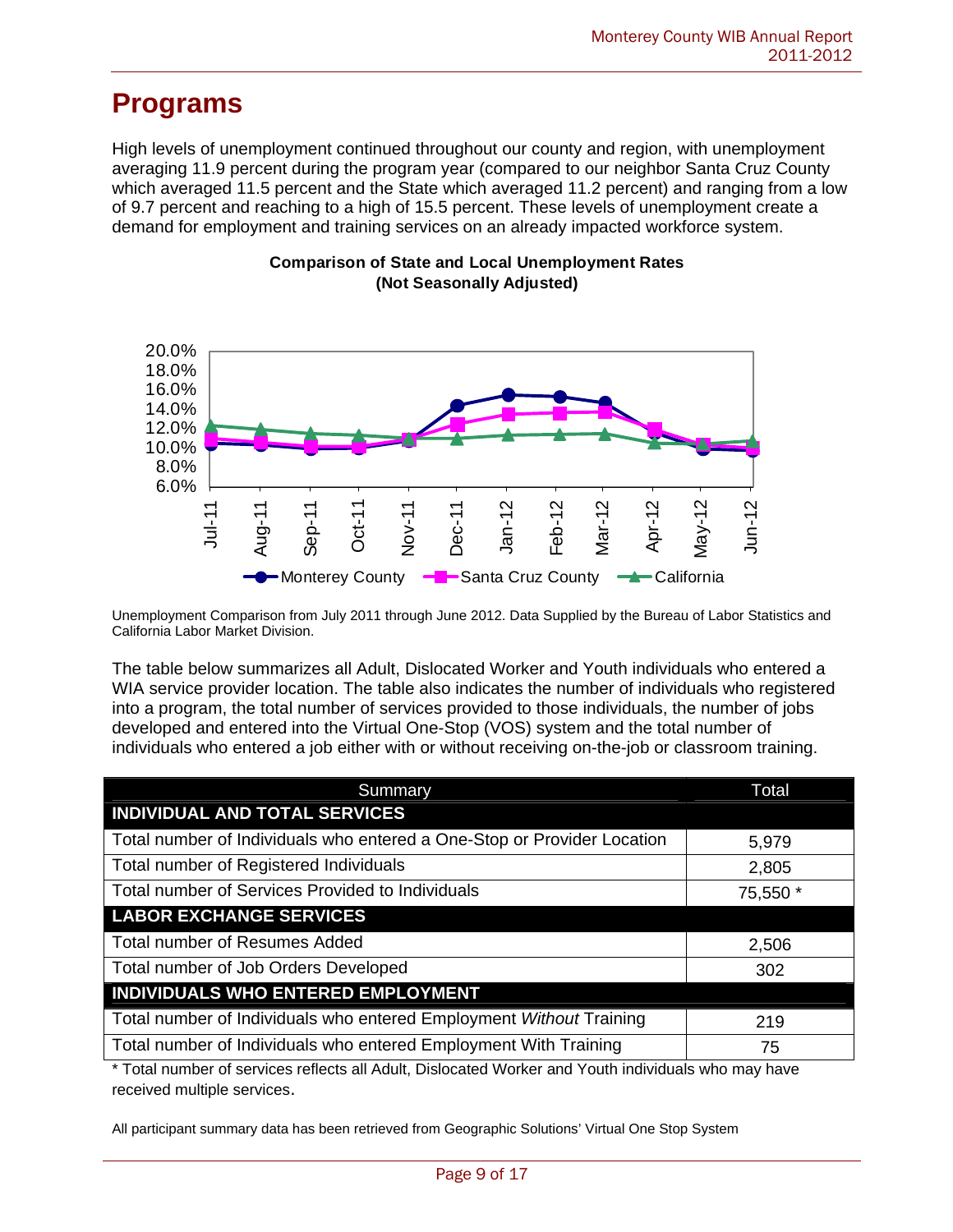## **Geographic Areas Served**

In January 2010, the WIB established a local geographic service goals policy which provides guidance to all WIA providers on the minimum and target goals of services to be provided to Adults, Dislocated Workers and Youth throughout the four (4) geographic regions of Monterey County.

The table below shows the minimum and target goals and the actual achieved outcomes and percentages of WIA Adult, Dislocated Worker and Youth participants served in each region of Monterey County.

|                           |                        |                | <b>Actual Achieved Outcomes</b> |                                     |            |
|---------------------------|------------------------|----------------|---------------------------------|-------------------------------------|------------|
| Geographic<br><b>Area</b> | <b>Minimum</b><br>Goal | Target<br>Goal | <b>Adults</b>                   | <b>Dislocated</b><br><b>Workers</b> | Youth      |
| <b>North</b>              | 10%                    | 11%            | 10%                             | 16%                                 | 20%        |
| <b>Central</b>            | 10%                    | 55%            | 59%                             | 52%                                 | 44%        |
| <b>South</b>              | 10%                    | 18%            | 15%                             | 13%                                 | <b>20%</b> |
| West                      | 10%                    | 16%            | 16%                             | 19%                                 | 16%        |

## **Adult and Dislocated Worker Programs**

The Monterey County WIA Adult program offers workforce services by the primary WIA service provider, the Office for Employment Training (OET), as well as two adult program providers Shoreline Workforce Development Services and Turning Point of Central California. All three agencies provide employment and training services to individuals 18 years of age and older who have barriers to employment, are unemployed or underemployed, and are from low income households.

The Dislocated Worker program offered by OET and in some cases offered by Shoreline through special grant funding, targets individuals who have lost their jobs due to permanent closure, downsizing or other reasons outside of the individual's control.

The Adult and Dislocated Worker programs may include the following three (3) levels of services:

- 1. Core Services includes outreach, workshops and access to job search tools, job placement assistance, and labor market information.
- 2. Intensive Services includes comprehensive assessments, one-on-one counseling, career counseling and planning and other staff-assisted help.
- 3. Training Services includes occupational and basic skills training through qualified training; training is provided in the way of on-the-job training and classroom training.

### **Adult and Dislocated Worker Program Accomplishments:**

- More than **1,000 \* customers enrolled** in an adult or dislocated worker program
- **119 received training**
- **294 entered employment**
- More than **1,400 customers** benefited from workshops held at the One-Stop

*\* These enrollment figures only address the participants who entered into "intensive" case management services and/or received individual training. The figures do not include the additional, non-enrolled clients accessing WIA general services who visited the One-Stop Career Centers and received employment and training related information, referrals and certain workshop services.*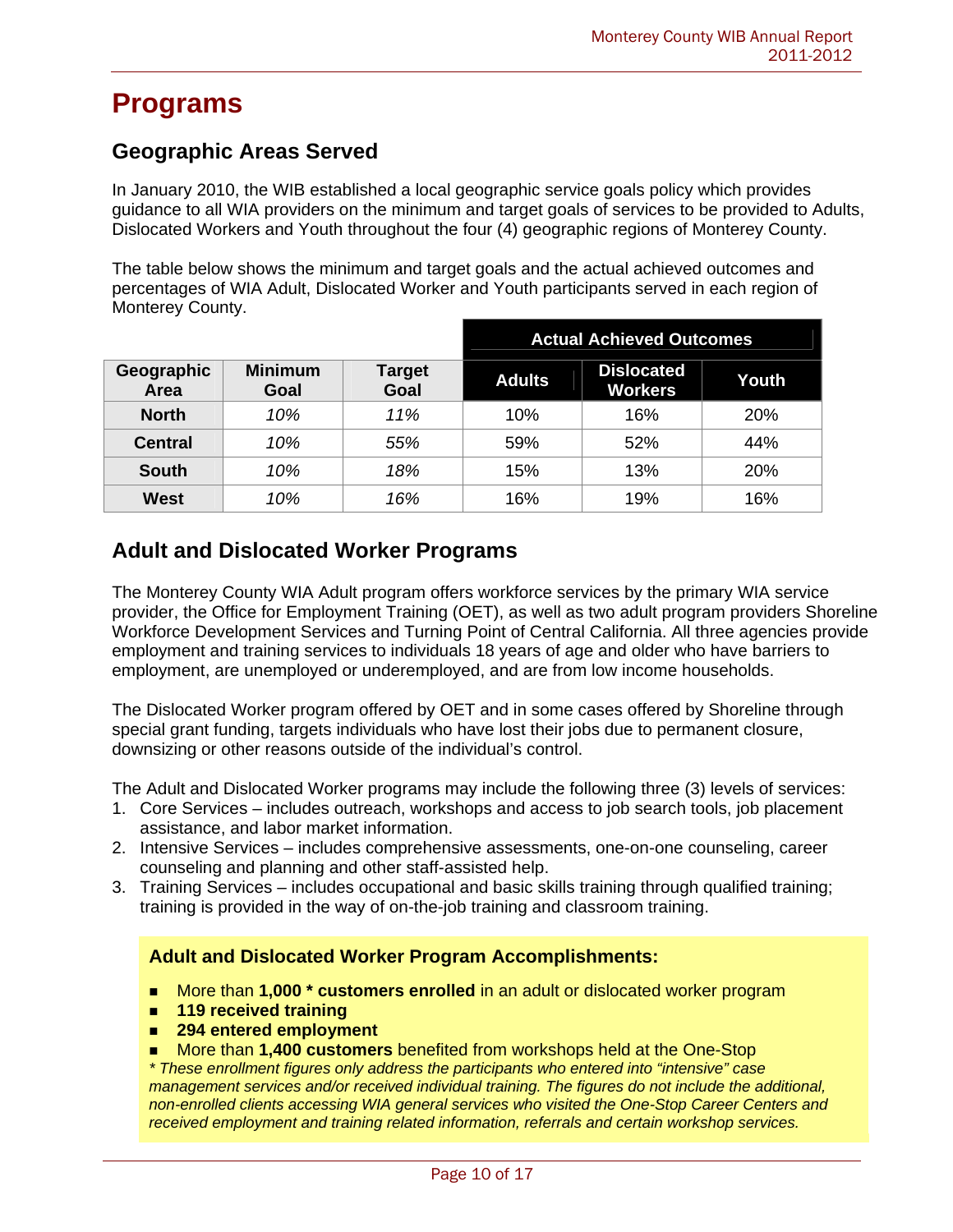### **Youth Program**

The Monterey County WIB's Youth Council is the oversight and policy making body of all WIA Youth program providers, with services being offered by three youth providers, the primary service provider, OET, as well as Santa Cruz County Office of Education (Sueños) and Turning Point of Central California.

The Monterey County WIA Youth program has a reputation of excellence, with an objective of increasing the long-term employability of young people between the ages of 14-21 by means of education and training programs. Youth who meet income and program requirements are eligible to participate in the WIA Youth program.

Youth programs may include the following ten (10) program elements:

- 1. Tutoring, study skills training, instruction leading to completion of secondary school or equivalent
- 2. Alternative secondary school services
- 3. Summer employment linked to academic and occupational learning
- 4. Paid and unpaid work experience
- 5. Occupational skills training
- 6. Leadership development
- 7. Supportive services
- 8. Adult mentoring during program participation and at least 12 months after
- 9. 12-month follow-up support after program completion
- 10. Guidance and counseling

#### **Youth Program Accomplishments:**

- More than **490 youth enrolled** in a WIA program
- **129 youth participated** in summer youth employment
- **480 (98%)** were **placed into employment or education**
- **206 attained a degree or industry recognized certificate**
- 69 of the of the 87 'older youth' enrolled received a gain in their literacy and/or **numeracy skills**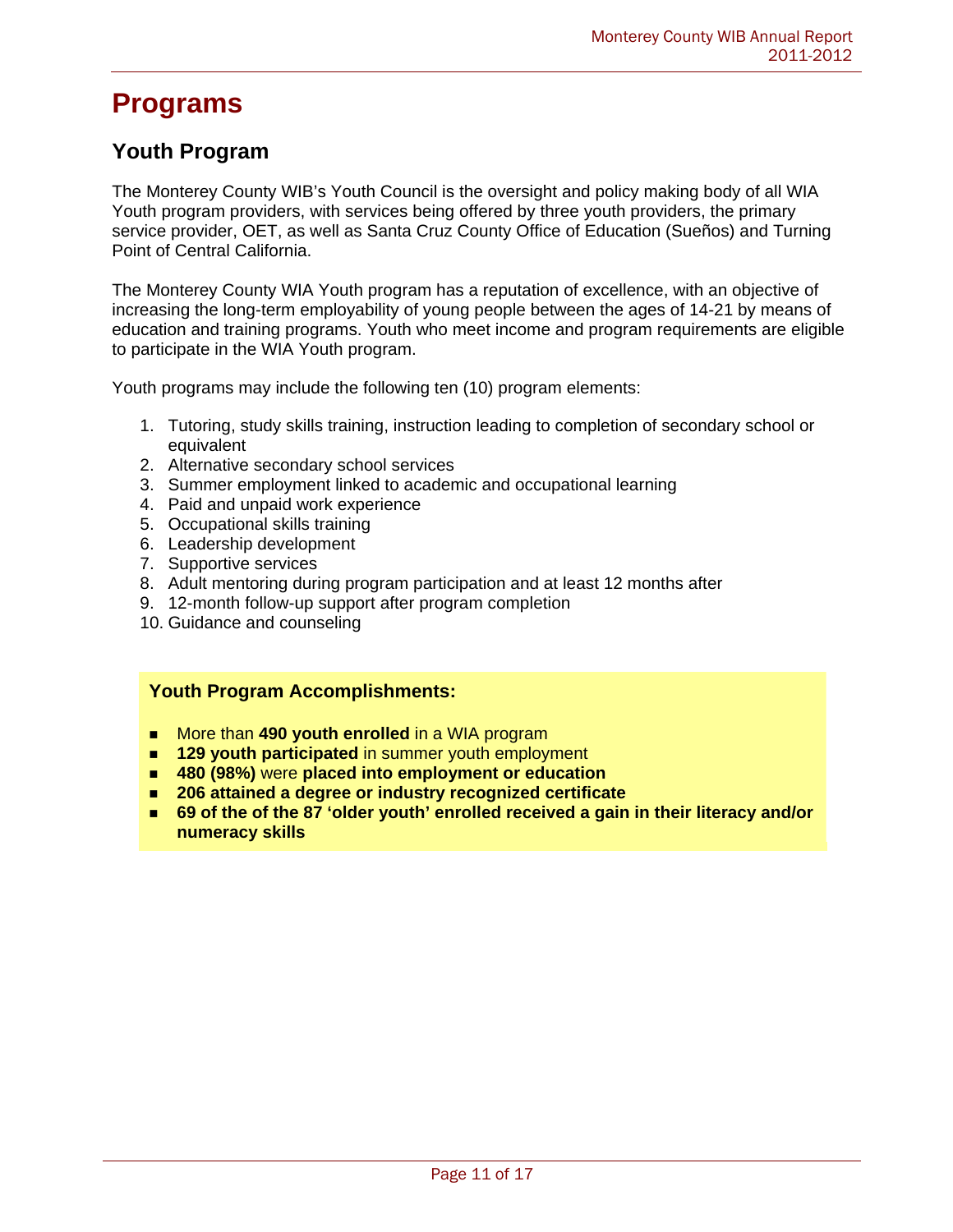### **Business Services and Rapid Response**

Business Services are provided by our main service provider, OET that offer an array of services to companies to include recruitment and applicant screening, access to a pool of potential job candidates, tax credit and incentive information, and access to labor market information.

Rapid Response assistance is also available to employers and their workforce that may be impacted by downsizing or a company closure. This effort is supported by a Rapid Response Team of representatives that include OET, the Employment Development Department, Small Business Development Center and Shoreline through special grant funding. Team members visit with local companies to provide recruitment and job training assistance, uncover business needs, and disseminate information regarding tools and services to prevent layoffs and help employees in the case of company layoffs or plant closure.

Services that the team can provide include:

- **Employee surveys** identifying services workers need the most.
- On-site informational sessions covering topics such as unemployment insurance, community resources, small business, entrepreneurship, and employment and training opportunities.
- Referrals connecting impacted workers to area employers that are hiring.
- Other potential funding sources in cases where a large group of individuals will be affected, the **Rapid Response Team** will explore ways to secure additional funding to serve affected workers.

### **Business Services and Rapid Response Program Accomplishments**

- Last year, the team established relationships and assisted more than **110 businesses**
- Over **650 services**, such as job applicant pre-screening, referral of qualified applicants, job order assistance and mass recruitment
- More than **30 recruitment events** were held at the One-Stop Centers
- Over **1,200 job openings** were entered into the Virtual One Stop

*"…I really appreciated all your help in our recruitment needs. We did a lot of hiring during our start up and still continue to recruit. I really appreciate the accessibility and flexibility the One-Stop Center offers." - HR Manager, Ameri-Kleen*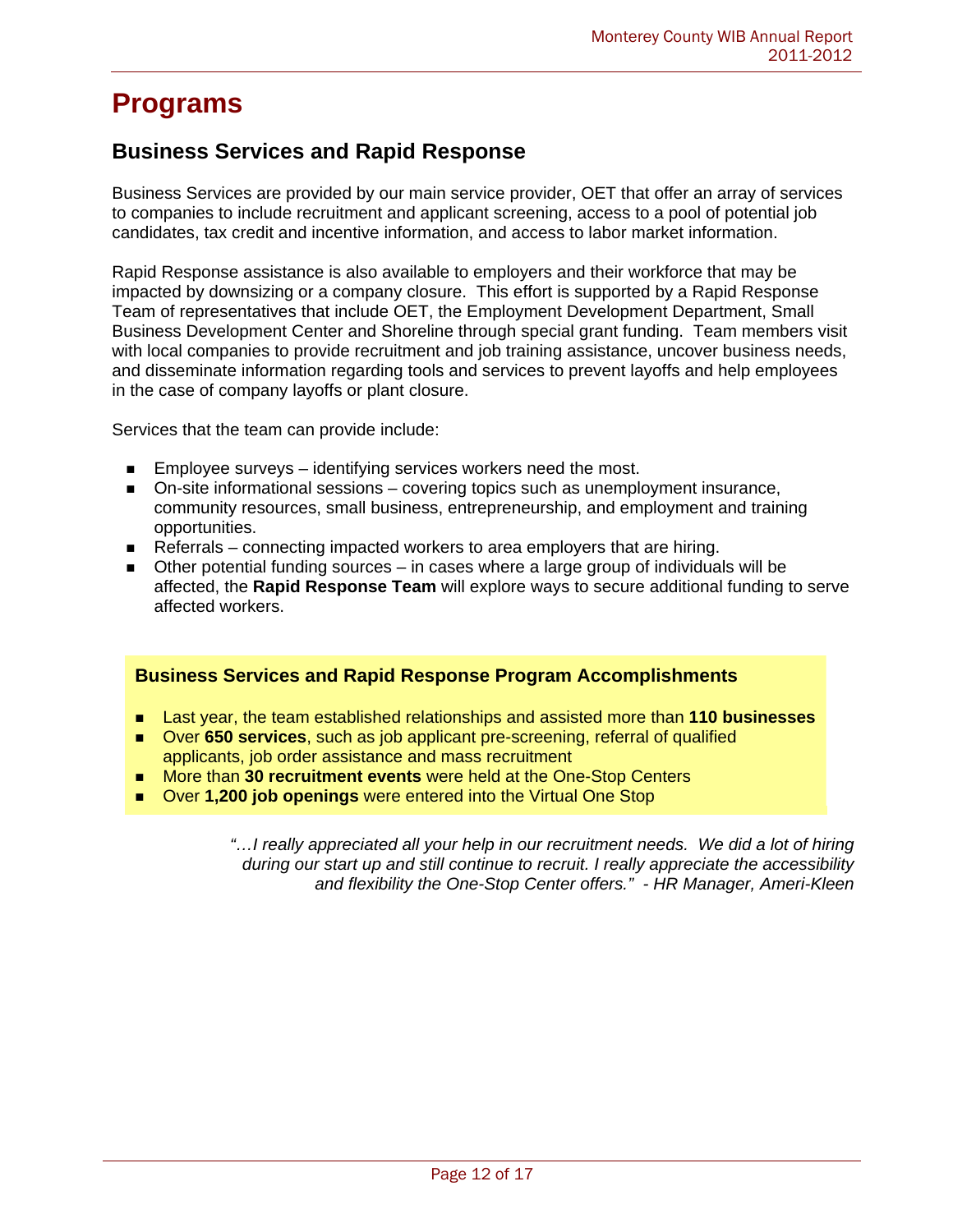# **Special Grants and Projects**

## **AB109 Public Safety Realignment**

The Monterey County Probation Department, the lead agency for the implementation of the AB 109 Public Safety Realignment, collaborated with the Department of Social and Employment Services and OET to provide 71 individuals with ongoing personal, educational and career counseling, assessment of workforce skills and abilities and develop service strategies that encompass appropriate training, placement and other job-related services, including placement in subsidized employment opportunities.

## **Allied Health & Nursing Career Exploration Fairs**

For the third year, funding from the Career Technical Education Community Collaborative Grant (CTE), allowed the WIB to partner with Hartnell College, Mission Trails ROP, Community Hospital of the Monterey Peninsula, Natividad Medical Center and Salinas Valley Memorial Healthcare System to provide three, allied health and nursing hospital career fairs targeting underserved high school students throughout Monterey County.

Approximately 70 high school students

attended each hospital event, where nurses and clinical staff from different allied health departments presented information about career opportunities, educational requirements and compensation.

*"The CHOMP Healthcare Career Fair was a total success. My students were impressed with the organization and the time given by the CHOMP employees…the students are still talking to other teachers and staff about the hospital tour and presentations they experienced!" - Rosana Diaz, Central Coast High School* 

## **California New Start Prison-to-Employment**

In 2011, the State of California passed a bill to reduce overcrowding and recidivism in state prisons. Many counties, such as Monterey, have experienced a high recidivism rate. The New Start program was launched with a goal of reducing recidivism and enhancing public safety by increasing the employability of ex-offenders through education, skills training and specialized workshops that enable parolees to find employment and reestablish themselves in the community.

## **Kick Start**

Monterey County's Kick Start Ex-Offender Re-Entry Employment Program is about providing exoffenders with the tools to find a job. Through a series of workshops offered by OET, more than 300 ex-offenders learned everything from writing a resume, workforce norms and how to dress for an interview.

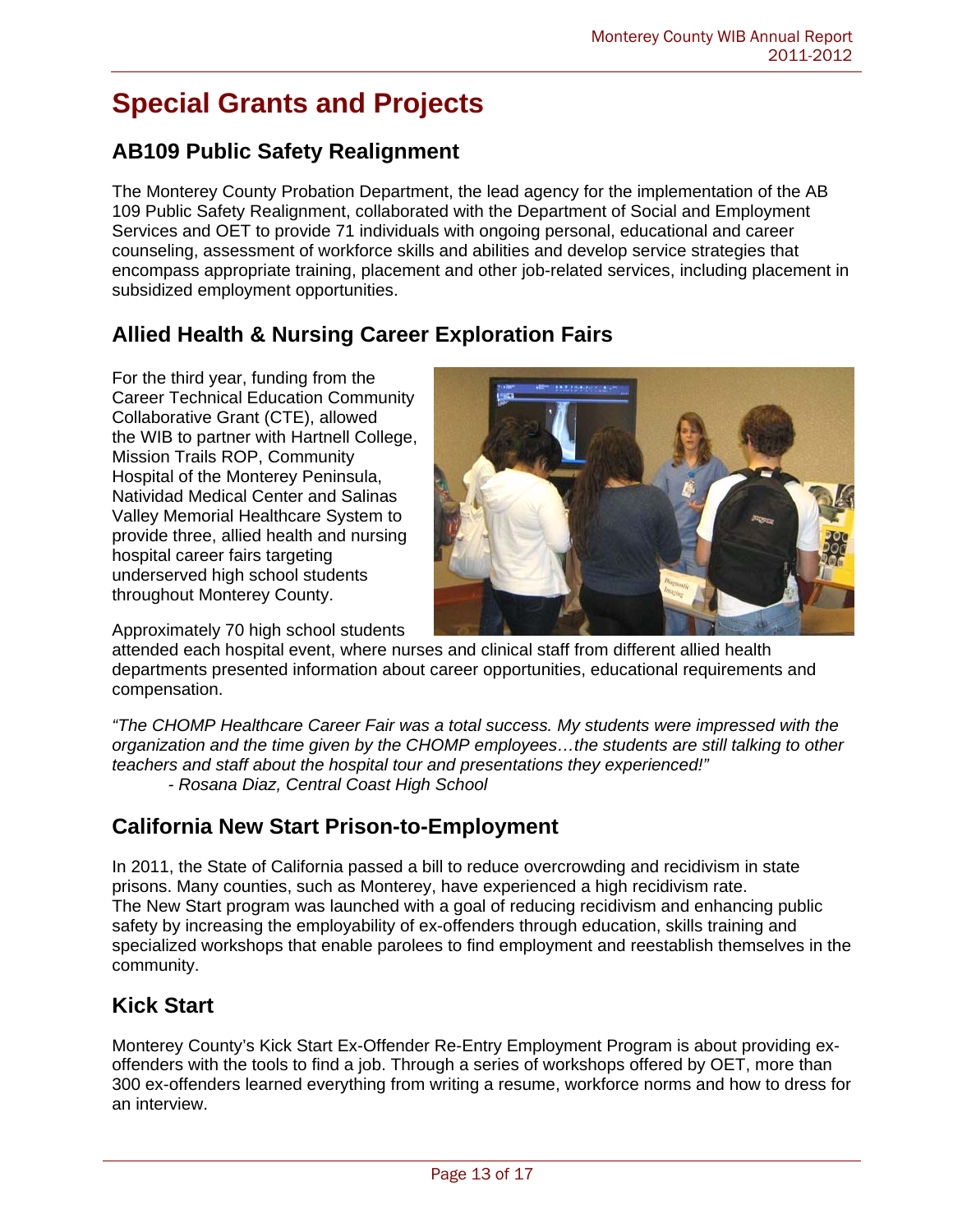# **Special Grants and Projects**

### **National Emergency Grant Multi-Sector Re-employment**

The Monterey County WIB was one of 21 WIB's in California awarded National Emergency Grant funding to provide re-employment services such as training, job search and job placement services to workers affected by mass layoffs, through it's Monterey County One-Stop Delivery System.

During the given program year, 16 workers affected by layoffs from a number of private and public sector employers, such as Salinas Valley Memorial Hospital, US Postal Service and the County of Monterey, were served. Of the 16 individuals enrolled, 8 individuals entered full-time employment at an average hourly rate of \$17.50 per hour.

## **On-the-Job Training National Emergency Grant (NEG-OJT)**



The WIB, in partnership with Shoreline, secured a portion of NEG funding for OET and Shoreline to provide training opportunities to a total of 43 dislocated workers who experienced unemployment for 99-weeks or longer. The program encouraged businesses to hire by reimbursing a percentage of new employees' wages during a specified training period. The grant period started in September 2010. As of June 30, 2012, the County of Monterey's On-the-Job Training Grant had placed 42 individuals in OJT opportunities, while 31 of those individuals entered unsubsidized employment.

## **Veterans Collaborative**

OET convenes a veterans collaborative of various stakeholders in Monterey County that has been instrumental in sharing information about resources and services for local Veterans including an online resource directory Help-4-Vets, which is the result of months of hard work between the veterans collaborative. The goal of Help-4-Vets is to provide local information on services, resources and programs that are available to improve and enhance the quality of life of vets.

The full collaborative meets on the 3rd Thursday of each month at 9:00 am in Salinas at the One Stop Career Center of Monterey County. For more information visit www.help-4-Vets.org

### **Workforce Solutions**

In January 2012, OET and the Department of Social and Employment Services launched Workforce Solutions, an employment and training program that provides partially subsidized wages for local employers to hire highly motivated, dependable CalWORKs job seekers. The goal is to increase job skills for Welfare to Work customers and lead them to permanent self sufficiency by placing them in full-time and permanent employment.

Since January 2012, 33 individuals were enrolled in the program, while 50% of those individuals were placed in unsubsidized employment.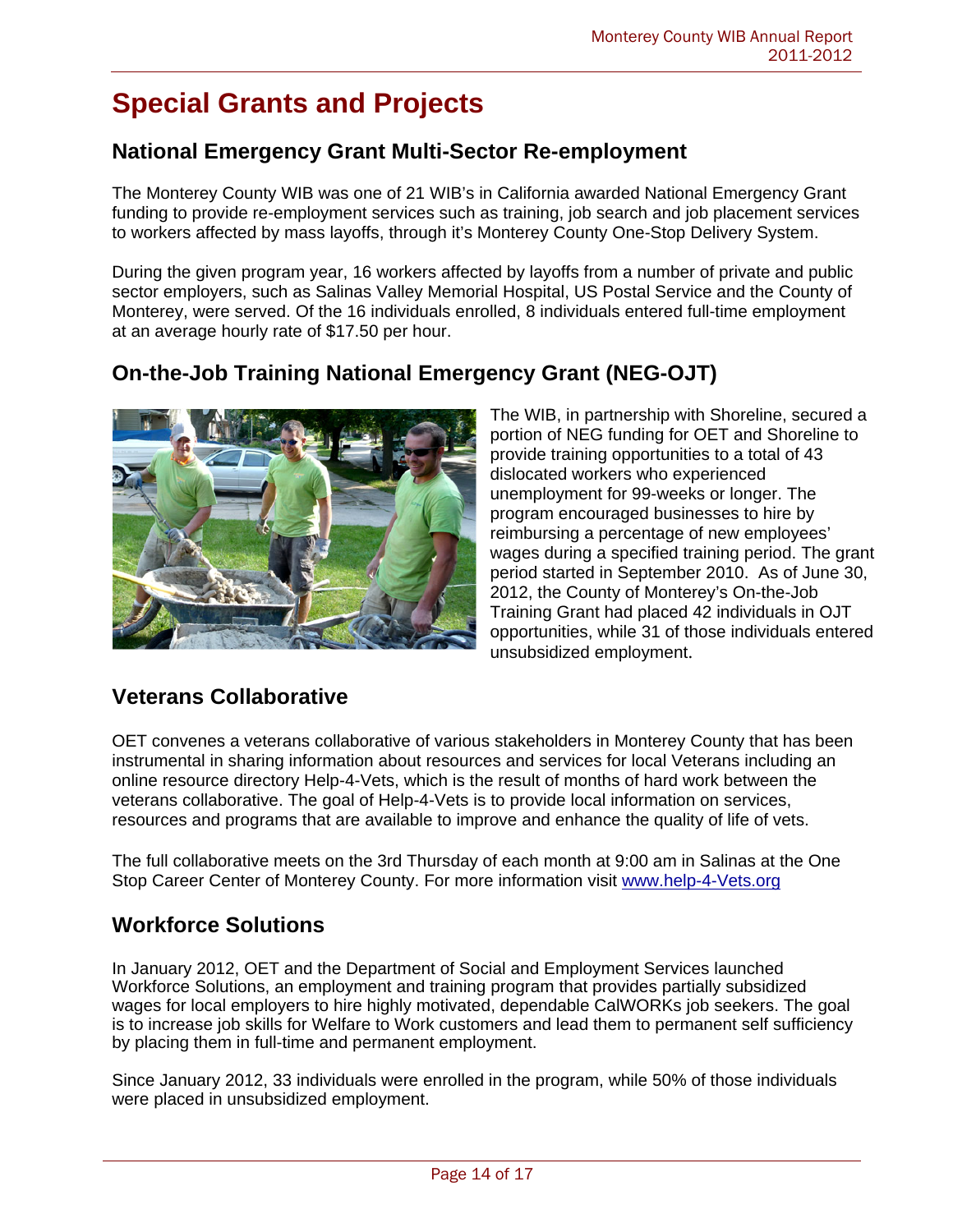## **Priorities of the WIB 2012**

The four major priorities of the WIB's 2012 Strategic Plan were accomplished in many ways, with the outcomes and continuing progress outlined below.

### **Priority #1: System Effectiveness & Efficiency**

The WIB emphasized the need to implement performance measurement strategies to measure return on investment and system effectiveness and efficiencies. The WIB has:

- Developed an Adhoc Budget Workgroup to effectively track WIA expenditures for the purpose of increasing the commitment and investment of WIA funds towards training our workforce;
- Trained staff on the New CalJOBS system to support the launch of the program; and
- Developed an MIS workgroup to evaluate system gaps and continually identify solutions to more effectively collect data and present information to all internal and external stakeholders.

### **Priority #2: Labor Market Intelligence**

The WIB staff developed a tool offering a snapshot of the local labor market to help focus career planning, job placements and training program development in high job growth areas. The data source for the snapshot is the Employment Development Department (EDD) Labor Market Information Division Monthly Press Release and EDD Monthly Labor Force Data for Cities and Census Designated Places (CDP). The snapshot can be found on the WIB's website at www.montereycountywib.org.

#### **Priority #3: Connection with Business Community**

A priority of the WIB's 2012 Strategic Plan was to establish ongoing relationships with the business community to continually provide value that meets their needs. The Monterey County WIB began working closely with the Monterey Peninsula Chamber of Commerce's Education Committee and helped to develop a **business education survey**, intended to launch in early 2013. The objective is to gather information from chamber members about their skills and educational needs for ideal job candidates. The survey will also gather information on members' interests in activities that support local students such as job shadowing, classroom speaking, mock interviews and internships.

The WIB also expanded its business services through the development of a **Rapid Response Team** of local workforce professionals for the purpose of meeting with businesses throughout Monterey County to offer information regarding tools and services to prevent layoffs and help employees in the case of company layoffs or plant closures.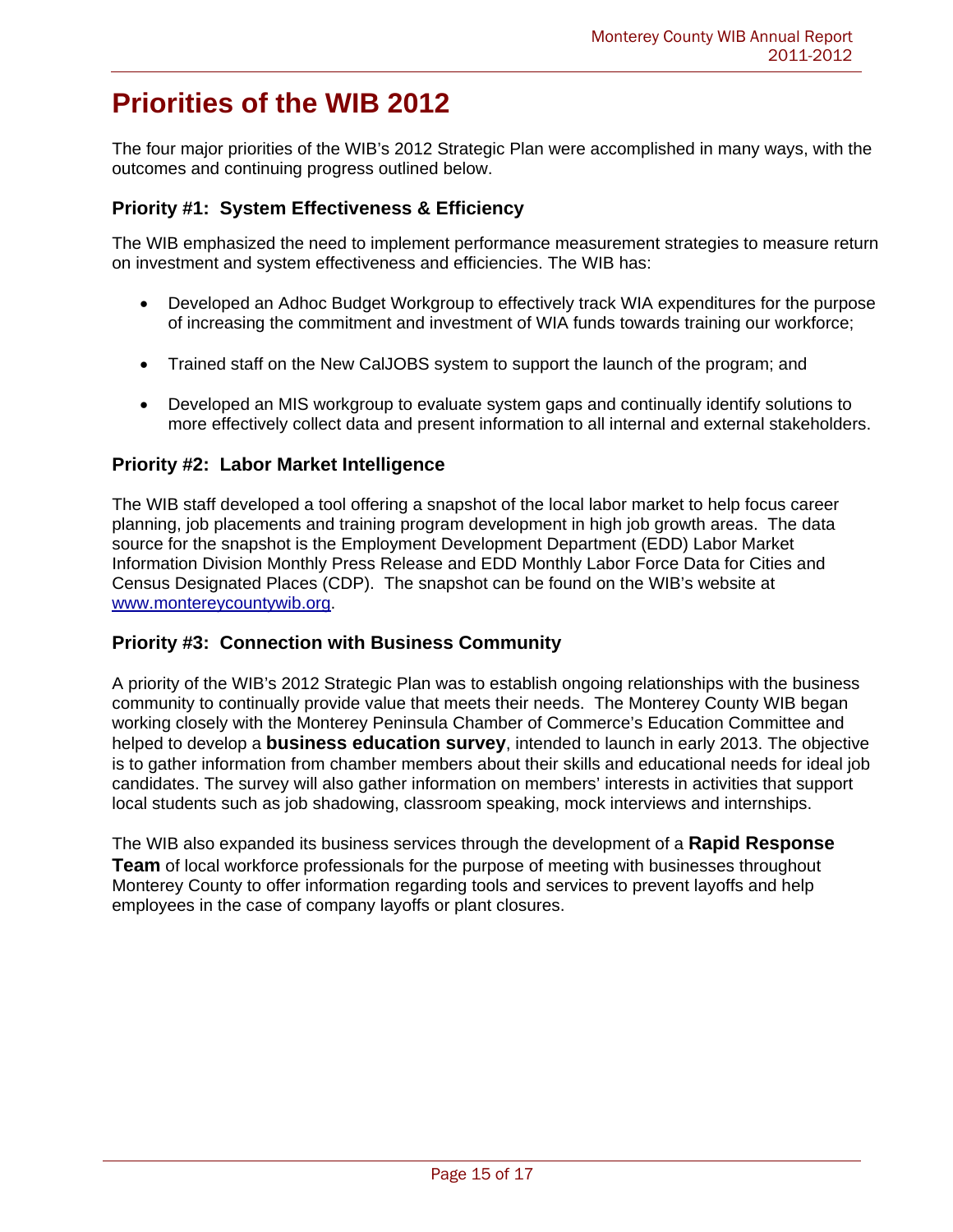## **Priorities of the WIB 2012**

### **Priority #4: Career Path / Ladders**

A career pathway outlines a sequence of work experience, education and/or training activities needed to secure a job and advance to higher levels of employment over time. Today, many young people leave school unprepared to enter the workforce and they are often ill equipped and unaware of career and education opportunities to explore.

The WIB Youth Council championed the idea of formulating and implementing a **speakers' bureau** with a goal of connecting individuals from trades and businesses to talk to high school freshman and sophomore classrooms so students can not only become aware of future highwage, high-demand career opportunities and the educational requirements, but they can 'connect the classroom to the careers.'

WIB staff have been working with school principals and counselors and collaborating with Monterey County Business Education Resource Institute to formulate a 'Speakers Bureau.'

This classroom to career project, a connection between the classroom and the "real world" of work, hopefully will increase students' motivation and academic achievement, while better preparing our young people for their adult lives.

This project requires much support and participation from WIB and Youth Council members as well as multiple other community partners.

To learn more about how you can get involved by volunteering an hour out of your day to speak to a high school classroom about your career and career path, please connect with a WIB staff member.